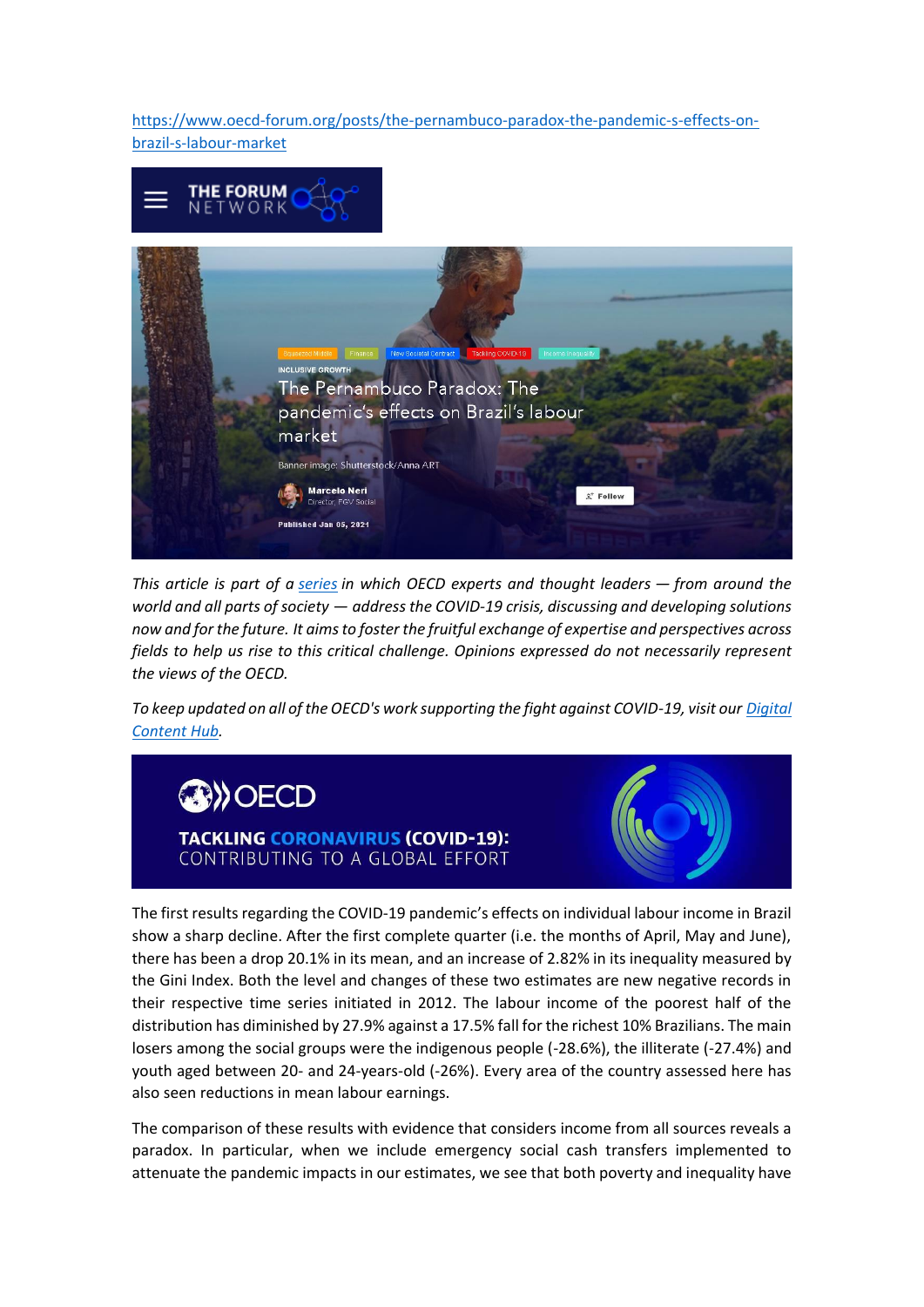reduced to their lowest level in the historical series. For example, Pernambuco and Recife were, respectively, the most adversely affected locations when only considering labour income based indicators. However, Pernambuco has had the second best poverty performance between all Brazilian States if we include other income sources, in particular emergency social transfer created during the pandemic,.

**More by [Marcelo Neri,](https://www.oecd-forum.org/users/421704-marcelo-neri) Director, FGV Social: [Bossa Older: Trends and lessons from Brazil and](https://www.oecd-forum.org/posts/bossa-older-trends-and-lessons-from-brazil-and-its-elderly-for-better-social-isolation-policies)  [its elderly for better social isolation policies](https://www.oecd-forum.org/posts/bossa-older-trends-and-lessons-from-brazil-and-its-elderly-for-better-social-isolation-policies)**



These contrasts reveal that, once the emergency social transfers (*auxílio emergencial*) that have been protecting Brazil's poorest end, the situation will probably deteriorate rapidly if the labour market does not improve. We have to assess not only the symptoms but also the vital signs of the labour market once it will represent the main pillar of social wellbeing after the pandemic is over and public spending is back to sustainable levels. Monitoring it is of central importance if our goal is to gradually reduce emergency social transfers, and slowly withdraw the labour legislation implemented to mitigate the pandemic's negative social impacts.

Given the pandemic's effects, the government implemented a policy that enabled employers to partially or totally suspend job contracts, starting in April and later extended until December 2020. This measure protected companies and employees during the social isolation period, using public money to help employers to pay workers with reduced hours while maintaining their job. Similar policies were put into practice in many countries around the world. Administrative registries collected up to September show that the programme has supported approximately 17.5 million contract deals, saving jobs and reducing the negative impacts of the pandemic on the labour market.

The reduction of 20.1% on mean individual labor income was led mainly by a fall of 14.34% in working hours, in addition to a contraction of 9.9% on the occupation rate. However, a counterfactual empirical estimate suggests that the occupation rate would have in fact been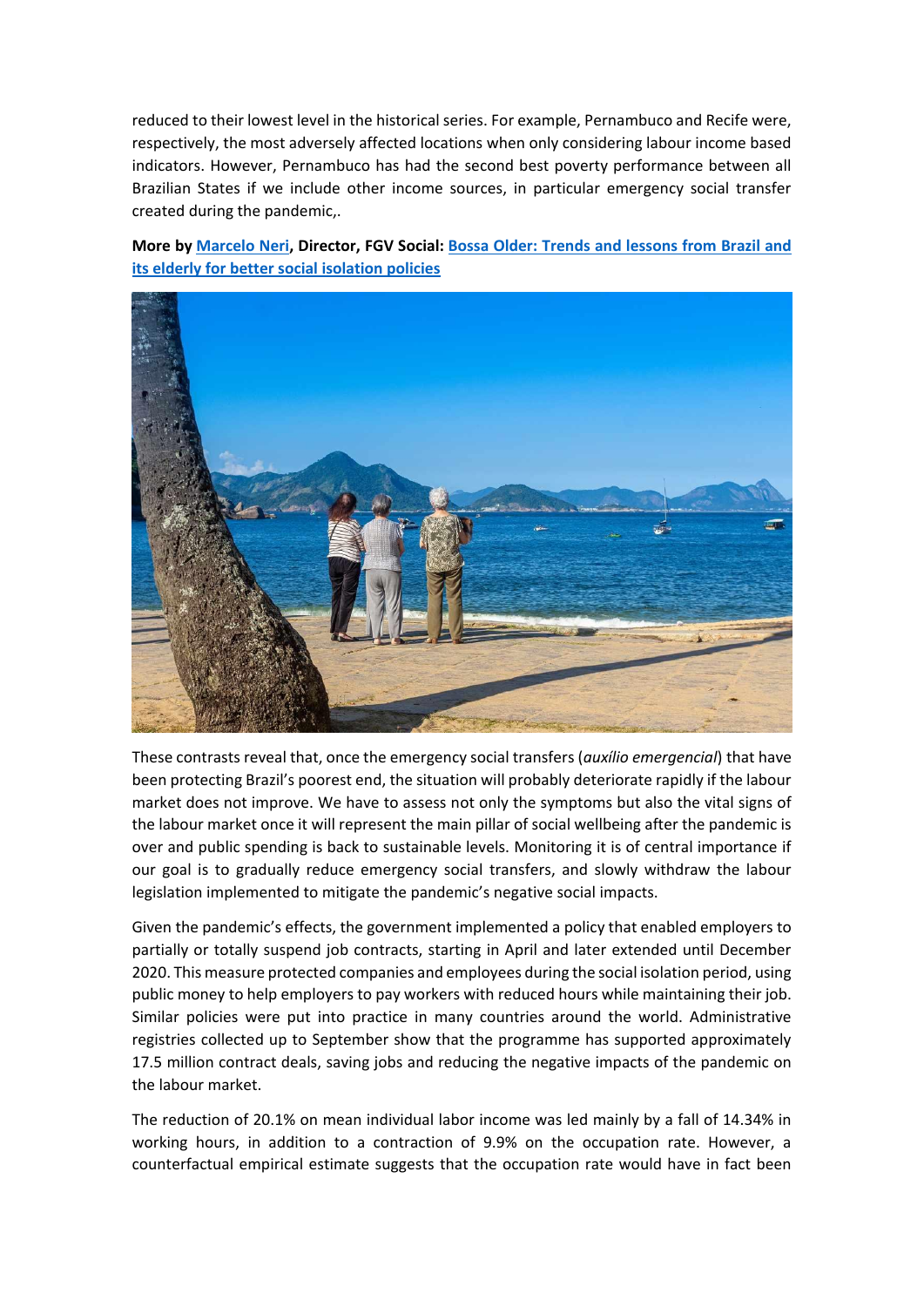reduced by 22.8% if the workings hours had been kept constant. This "attenuation-effect", derived from reducing working hours, led to a socialisation of the pandemic's negative effects as well as avoiding more permanent scars on the labour market related to job losses. This jobsaving process was more intense for women and formal private employees with lower earnings. This is consistent with the design of progressive subsidies that have partially suspended job contracts following the pandemic.

This research assesses the initial effects of the new coronavirus pandemic on the Brazilian labour market, addressing the following questions:

- 1. What was the impact of the COVID-19 crisis on individual labour earnings' mean and inequality?
- 2. Who was most affected in the labour market?
- 3. What were the main transmission channels of the crisis' effects in the Brazilian labour market (regarding classic labour ingredients such as unemployment, participation rate, hourly-wages, working hours, etc.)?
- 4. What was the role of public policy-making in mitigating the pandemic's effects on labour (in particular regarding the partial suspension of jobs contracts implemented by the Federal Government)?

The research can be accessed at [http://www.fgv.br/cps/COVID&Labor](http://www.fgv.br/cps/Covid&Labor)

To read the executive summary of the research click here:

[https://www.cps.fgv.br/cps/bd/docs/COVID&Labor-Marcelo\\_Neri-FGV\\_Social-ENG.pdf](https://www.cps.fgv.br/cps/bd/docs/Covid&Labor-Marcelo_Neri-FGV_Social-ENG.pdf)

For more information please access FGV Social - <https://cps.fgv.br/en> or FGV Europe - <https://fgveurope.fgv.br/>

Related topics

## [Tackling COVID-19](https://www.oecd-forum.org/badges/1420-tackling-covid-19) **[Squeezed Middle](https://www.oecd-forum.org/badges/639-squeezed-middle) [Income Inequality](https://www.oecd-forum.org/badges/638-income-inequality) Income Inequality**

*Whether you agree, disagree or have another point of view, [join the Forum Network for](https://www.oecd-forum.org/users/sign_up)  free [using your email or social media accounts](https://www.oecd-forum.org/users/sign_up) and tell us what's happening where you are. Your comments are what make the network the unique space it is, connecting citizens, experts and policy makers in open and respectful debate.*